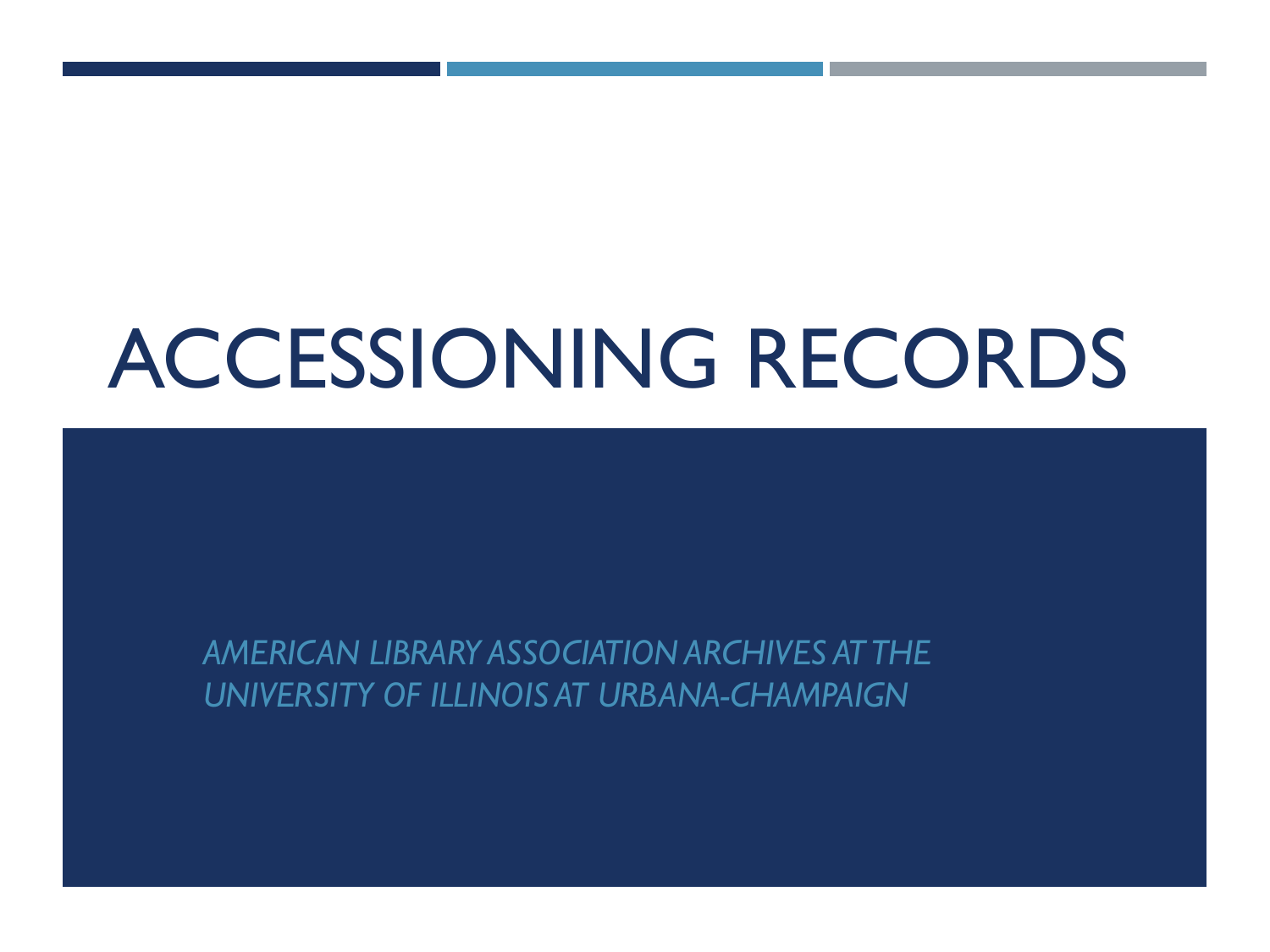## WHAT IS THE ALA ARCHIVES?

The ALA Archives is the official repository of the American Library Association, preserving and providing access to the records of ALA offices, divisions, committees, round tables, and members.

Since 1973, the ALA Archives has been located at the University of Illinois at Urbana-Champaign, creating a partnership between the ALA and the University for over 40 years.

han ever bef all the libraries. I the libraries. My ally<br>I the libraries. My ards to you and Mrs Carr you and Mrs Case. Derve rds tours

We have cool old stuff!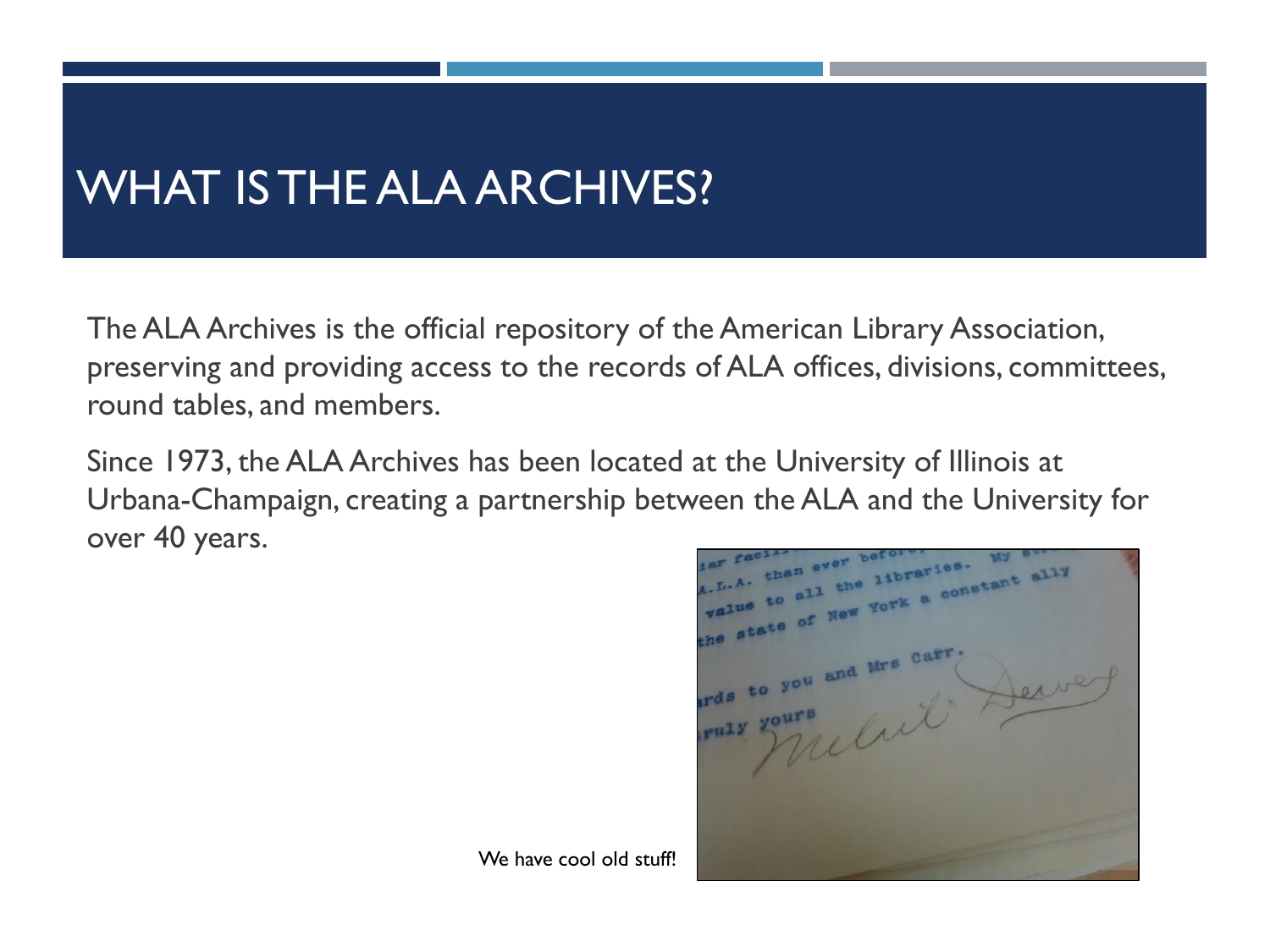### WHY DEPOSIT?

Make Sure Your Unit is Represented in the Archives!

- **There is great interest in the ALA Archives. While ALA members and units represent a** significant portion of researchers at the Archives, scholars, students, and the general public routinely access the Archives.
	- Researchers from as far away as Sweden and Japan have made the trip to Urbana to visit the Archives in person.
	- Researchers from across the US and from around the world email the Archives on a regular basis requesting access to records.
- **Number 1** When units don't deposit in the Archives, their stories are not told and not accessible to researchers.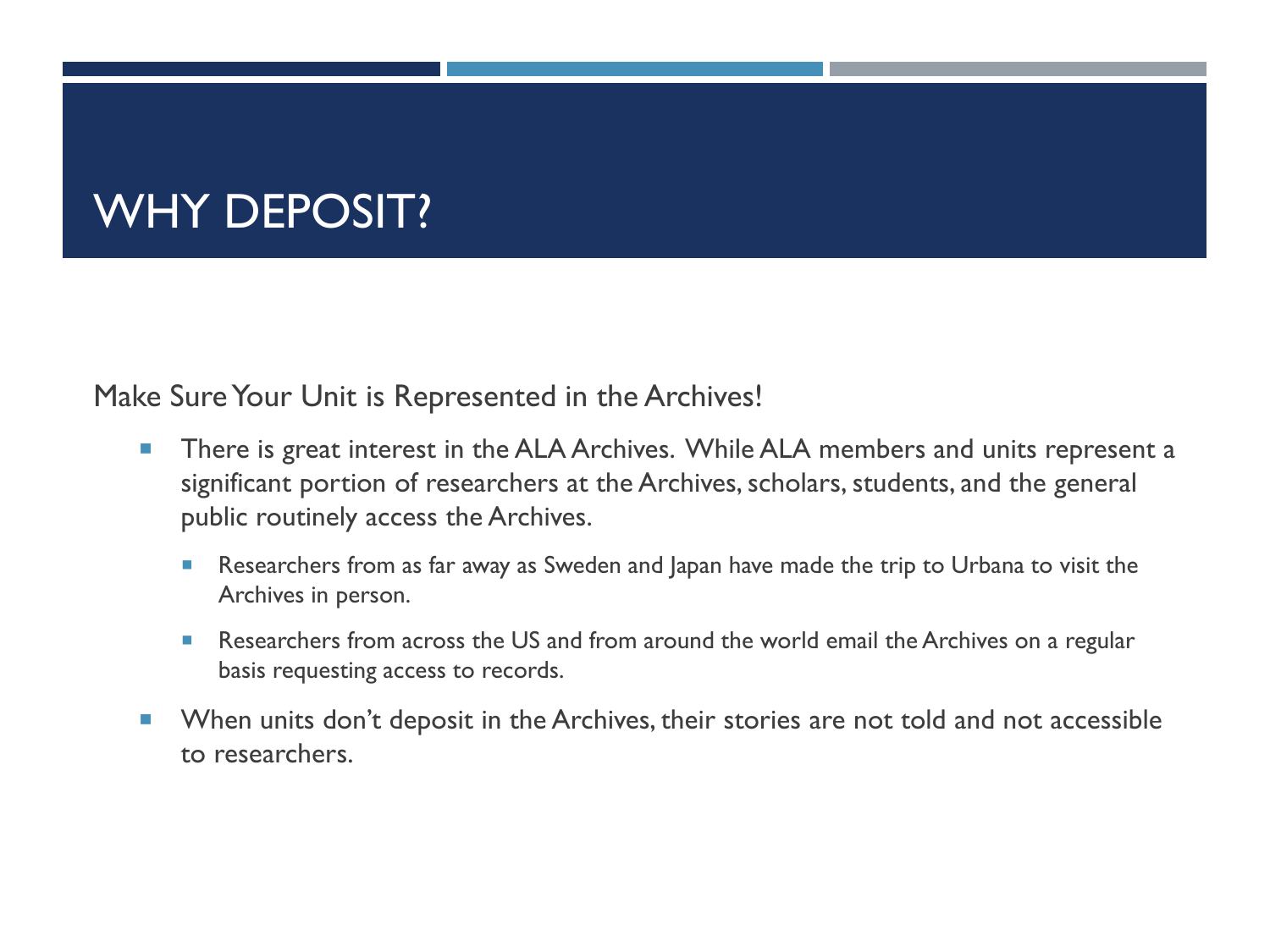### ARCHIVES SERVICES

The ALA Archives provides a variety of records services

- **Management of Physical Collections**
- **Management of Electronic Records**
- **Management of ALAIR, an open-access digital** repository
- **Digital Collections and Projects** 
	- Digitization projects for greater accessibility
- **Web Archives Project through the California Digital** Library Web Archiving Service
	- <http://webarchives.cdlib.org/a/ALAWebArchives>
- Reference Work with ALA Units, Students, Faculty, the General Public
	- Free Research Time and Copies for ALA Units!



Have questions? We're happy to answer them!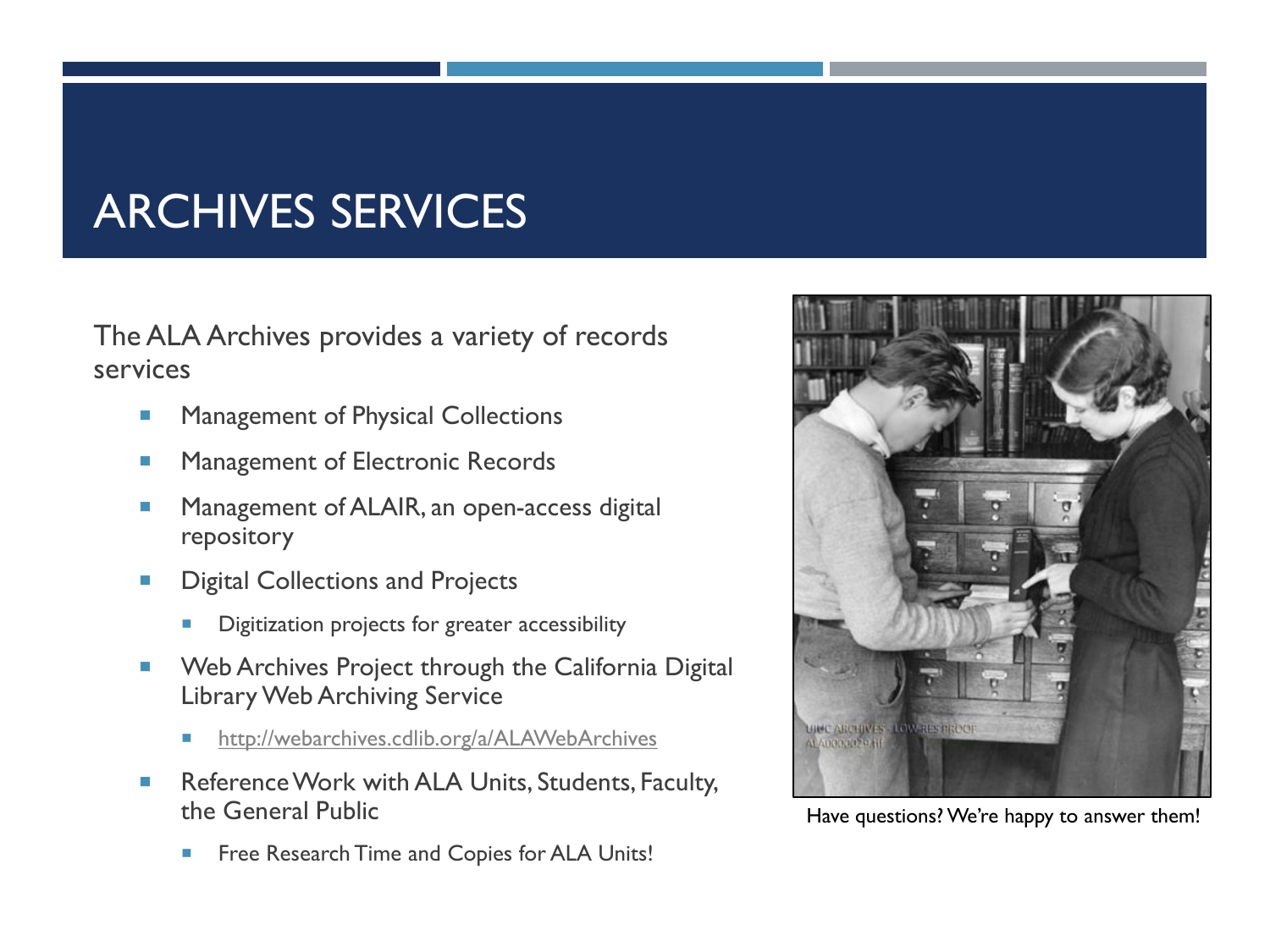## WHAT TO SEND?

The ALA Archives collects records of enduring administrative, legal, and research value, such as:

- **Official records:** constitutions, by-laws, minutes, transcripts, rosters, etc.
- **Office files:** correspondence, memoranda, and subject/project files concerning office activities
- **Historical files** documenting policies, decisions, committee reports, questionnaires
- **Publications**: one record copy of all programs, journals, monographs, newsletters, brochures, posters, and announcements
- **Audio-visuals:** photographs, sound recordings, videos, films, etc.
- **Personal papers** of members which relate directly to association work; for personal papers not directly related to ALA work, please consult the Archives prior to transfer
- <http://archives.library.illinois.edu/ala/donate-materials/>

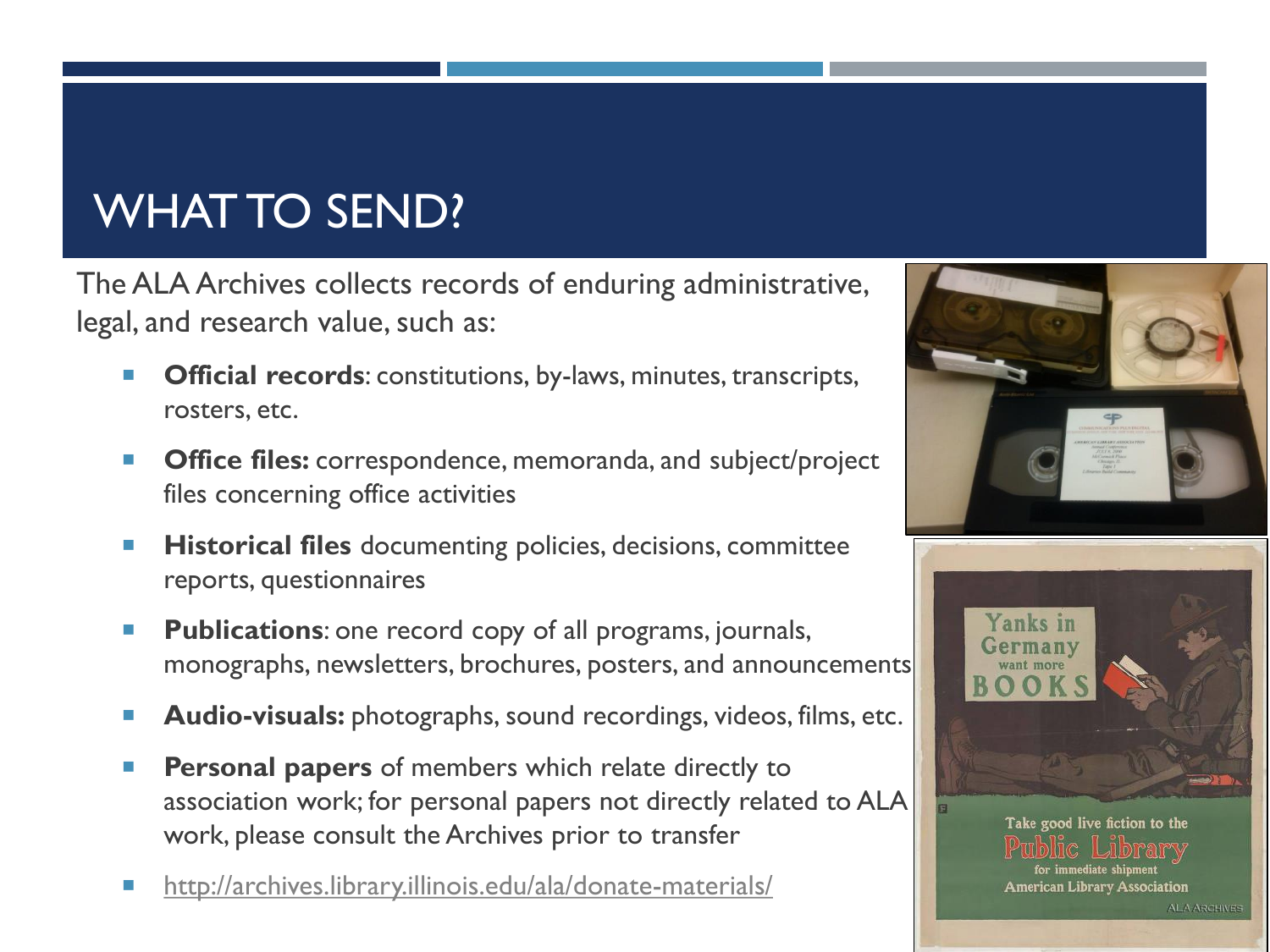## WHAT NOT TO SEND?

Not all Records are Considered "Archival"

- **Records of specific financial** and membership transactions
- **Letters of transmittal** where the date and routing information is on the document transmitted
- **Requests for publications** or information after the requests have been filled
- **Stock Materials** blank forms and unused printed or duplicated materials
- **Drafts** Papers, reports, work papers and drafts of published materials
- **Replies to questionnaires** if the results are recorded and preserved in the archives or a published report
- **Technical Manuals/Files** Any manuals or files of a technical nature for office computers, machinery, software, etc.
- **Artifacts** Because of the limited ability to care for artifacts, *please consult the Archives*  **prior to transfer**. This includes tote bags, shirts, and other non-paper based promotional items.
- <http://archives.library.illinois.edu/ala/donate-materials/>

### *This does not mean you need to go through each file and weed out these materials!*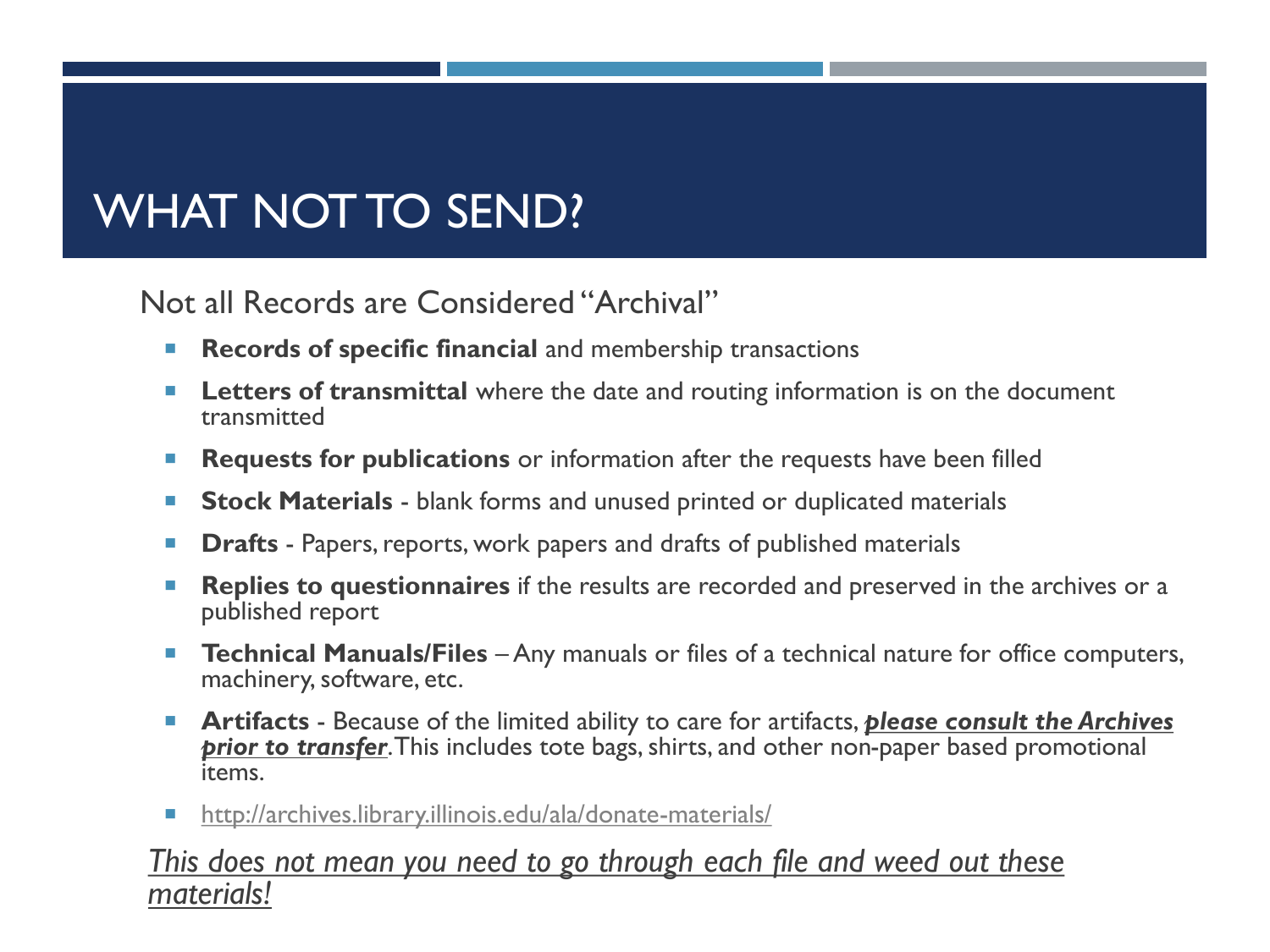### CHOOSING A BOX

Choosing a sturdy box is important

- *Paper is surprisingly heavy!* 
	- Do not send records in a box larger than a banker's box
		- Approximately **16 x 12 x 10"**
	- Use a new box whenever possible
	- **If using an old box, remove or blackout all prior shipping labels**



Only the box top arrived at the Archives.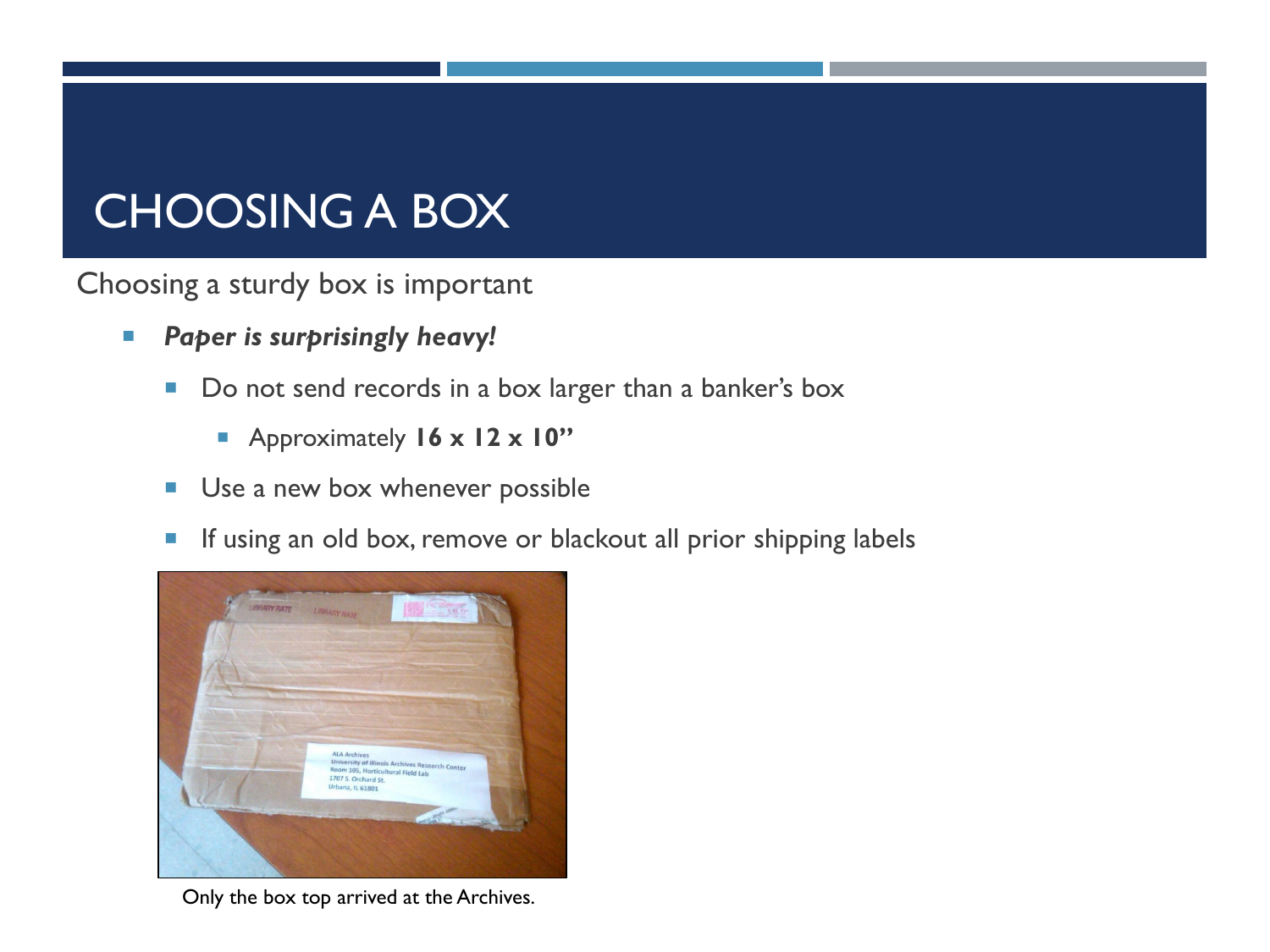## PACKING YOUR BOX

Try to maintain original order

- **Notally 1.5 To Know Theody Theody Theody To Steep The Steep the Order in which the files n** were maintained (archivists like to keep files in their original order)
- **Place files vertically so they are standing (if your box is tall and skinny, stacks are fine)**
- **Place cushioning around any excess space bubble wrap, paper, etc.** 
	- Under packing your box can result in it being crushed by heavier boxes
- **Placing files haphazardly often results in the contents** slipping out of the files and mixing with other records

### DO NOT OVER STUFF YOUR BOX!

- **Boxes will** *and have* burst open during shipment
	- A good assessment of weight is: Can you comfortably lift this box?



Can you easily lift over 70 lbs.?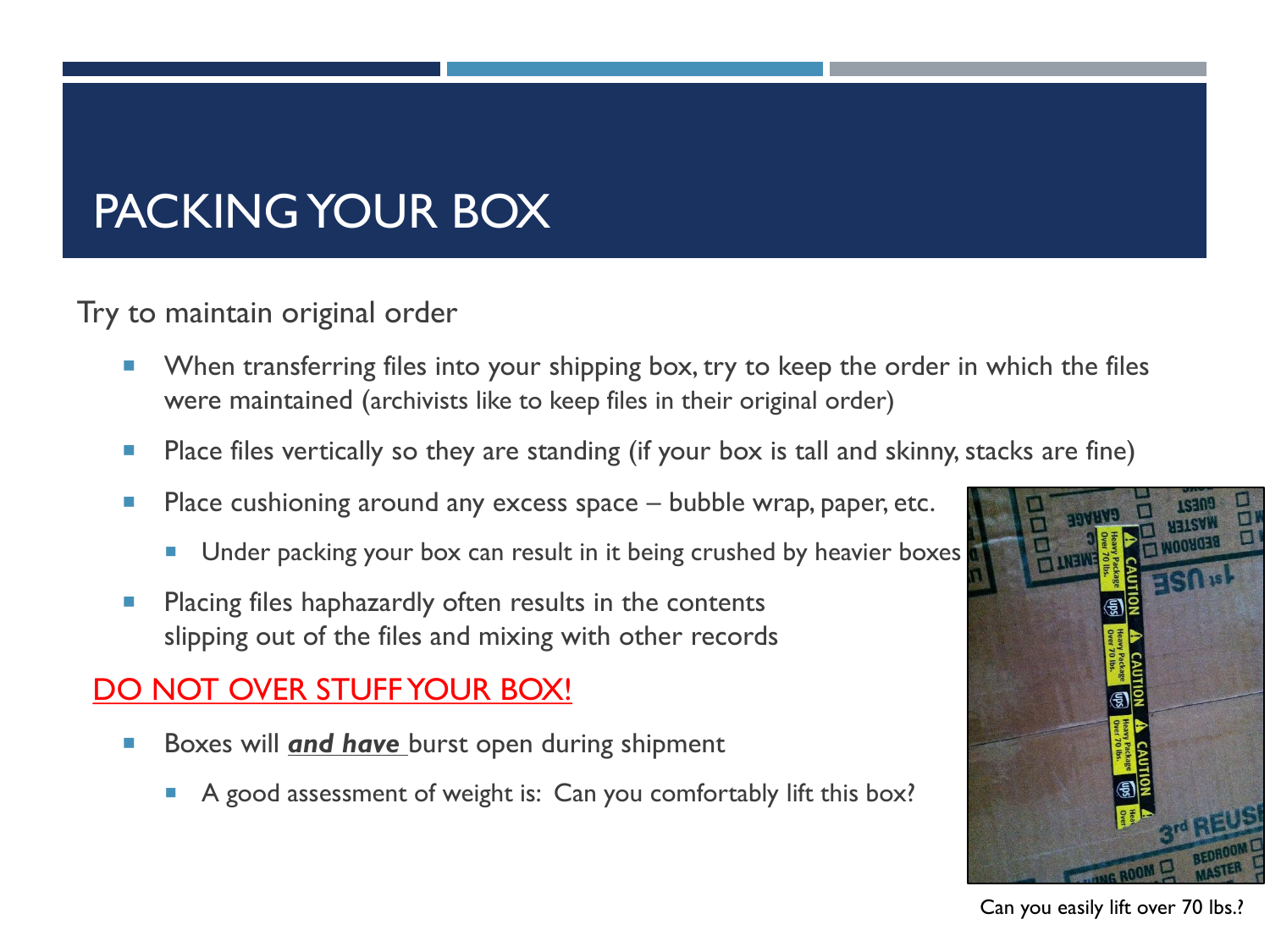### THE TRANSMITTAL

### Be Sure to Fill Out a Transmittal!

- $\blacksquare$  Transmittal form can be found here: <http://archives.library.illinois.edu/ala/files/2014/05/ALA-Archives-transmittal-form.pdf>
- Be as descriptive as possible when filling out the form!
	- **Numer 1** What topics/projects are covered by these files? What is the date range? Who created these files?
	- **The Step 1** You do not need a box and file list, but if you have one on hand the Archives would love to have it.
- **Make note of any special concerns, such as restrictions and fragile materials.**
- **Leave the contact information for a supervising staff member if an intern or volunteer fills** out the transmittal.
- $\blacksquare$  It is a good idea to put a copy of the transmittal in each box so the Archives staff knows where it came from.
	- This does not mean you have to create a new transmittal for each box. Create one transmittal for the entire grouping of records and make as many copies as you have boxes.
- Keep a copy for your records so you know what you sent and when you sent it.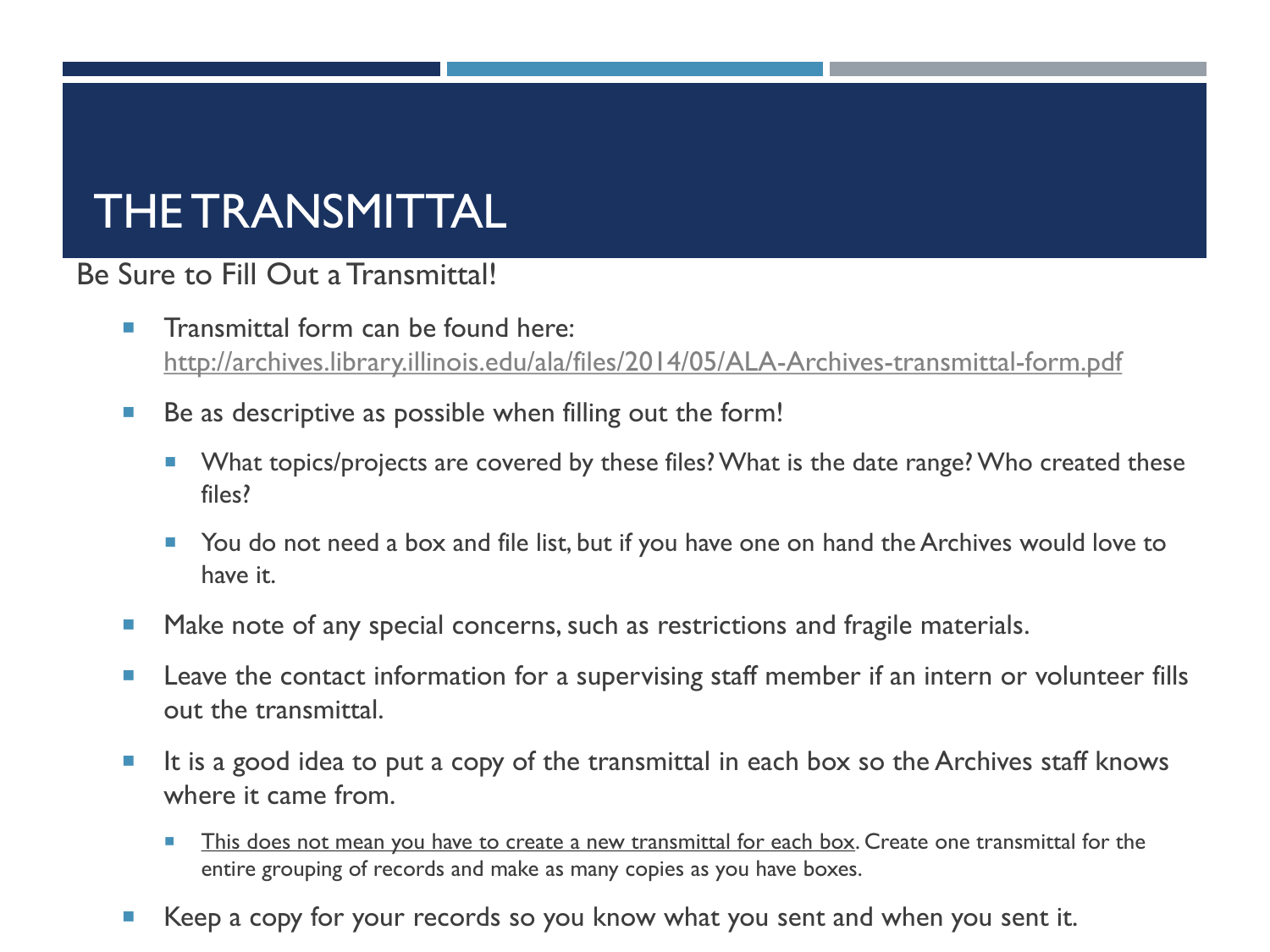#### **AMERICAN LIBRARY ASSOCIATION ARCHIVES**

#### **RECORD TRANSMITTAL FORM - Example**

Date: 2/26/1900

Number of boxes or total file size (MB or GB): 3

Prepared by: Dr. John Watson

*Job Title:* Committee Biographer

*Contact information:* 221B Baker Street, leave a note with Mrs. Hudson

Title of Record Series: Case Files

Division, Office, or Major Unit: ALA Library

Section, Committee, or Subunit: Consulting Detectives Committee

#### Date(s) of Record Series: 1887-1892

#### Description:

*(Title, types of material, nature and dates of the creating unit or individual, subjects or activities covered, etc.)* The case files from the Consulting Detectives Committee from 1887-1892. Many files involve foiling Dr. Moriarty (1890-1892) and preventing scandals in Bohemia (1891). Contains case notes and articles by Dr. John Watson, the Committee Biographer. Also includes the correspondence between clients and Mr. Sherlock Holmes, the Committee Chair.

Form of Arrangement: *(chronological, alphabetical by subject, etc.)*  Alphabetical

Special Comments: Client notes in box 1 may contain sensitive information and there are several tintype photographs in box 3. Please send a telegram once boxes are received.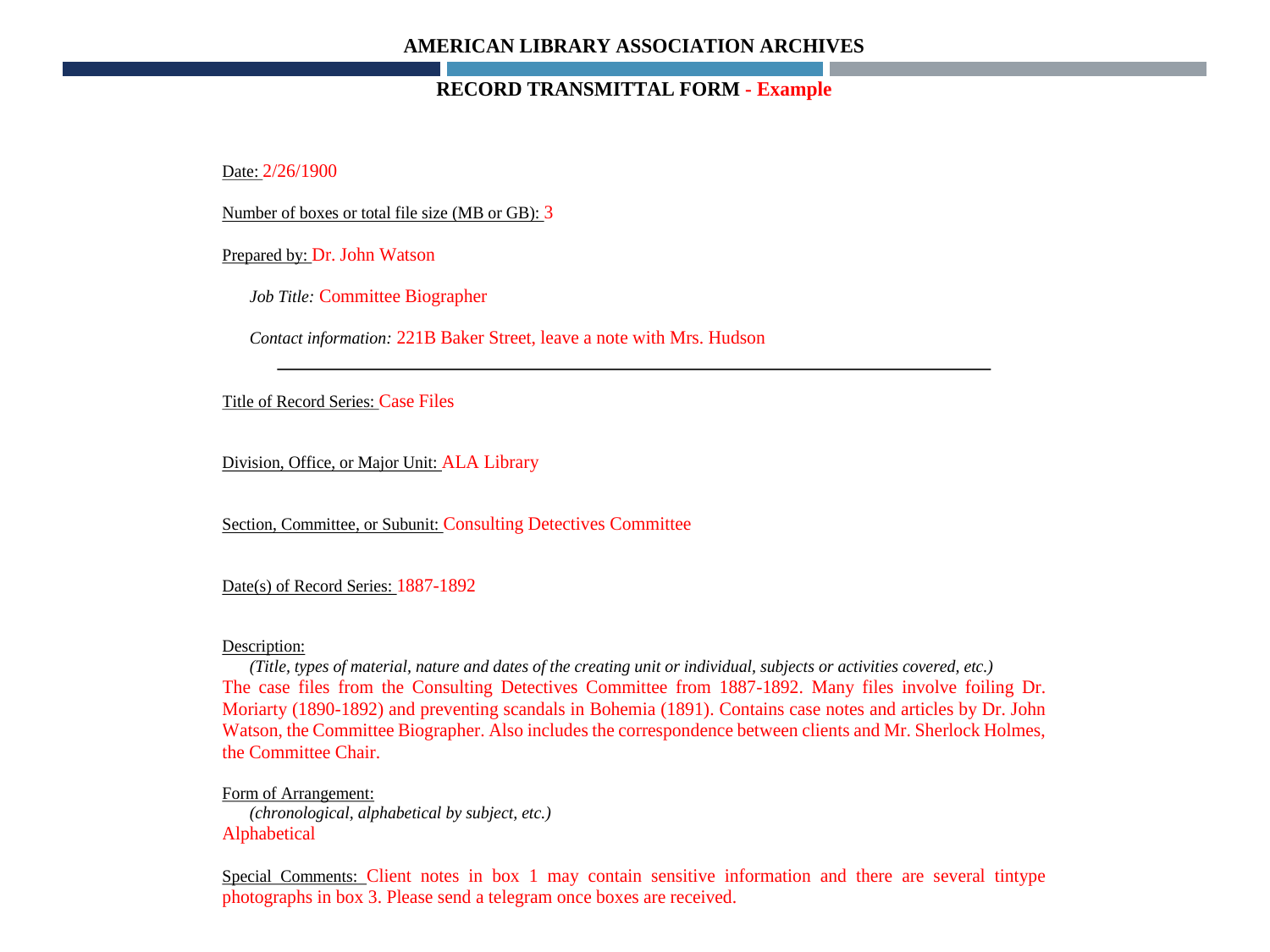### PREPARING FOR SHIPMENT

Getting Ready to Send Your Box to the Archives!

- **Place a copy of the transmittal inside the box** where it can be easily found
- Securely seal the box up with packing tape
	- Don't Forget About the Bottom of the Box! If there are flaps or folds on the bottom of the box, be sure to seal them up!
- Send records to:

ALA Archives 1707 S. Orchard Street Urbana, IL 61801

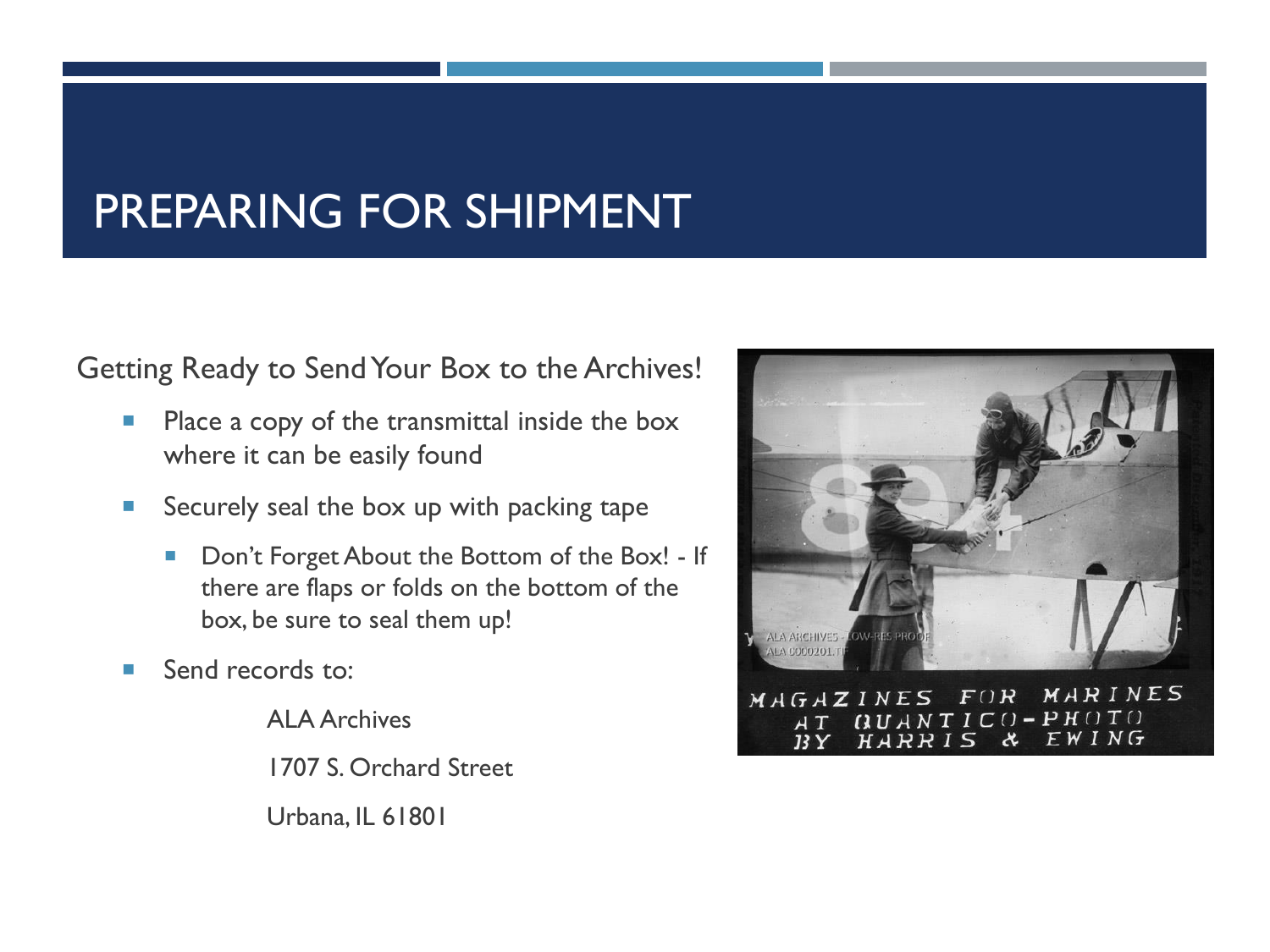### SENDING YOUR RECORDS

Contact the Archives prior to shipping your boxes

- **The Archives has limited space for storing unprocessed accessions, so** *always* **notify the** ALA Archives before sending a box over.
- **If you are sending anything in a single legal size envelope or smaller, prior notice is not** necessary.





A small office and processing space makes communication about accessions critical.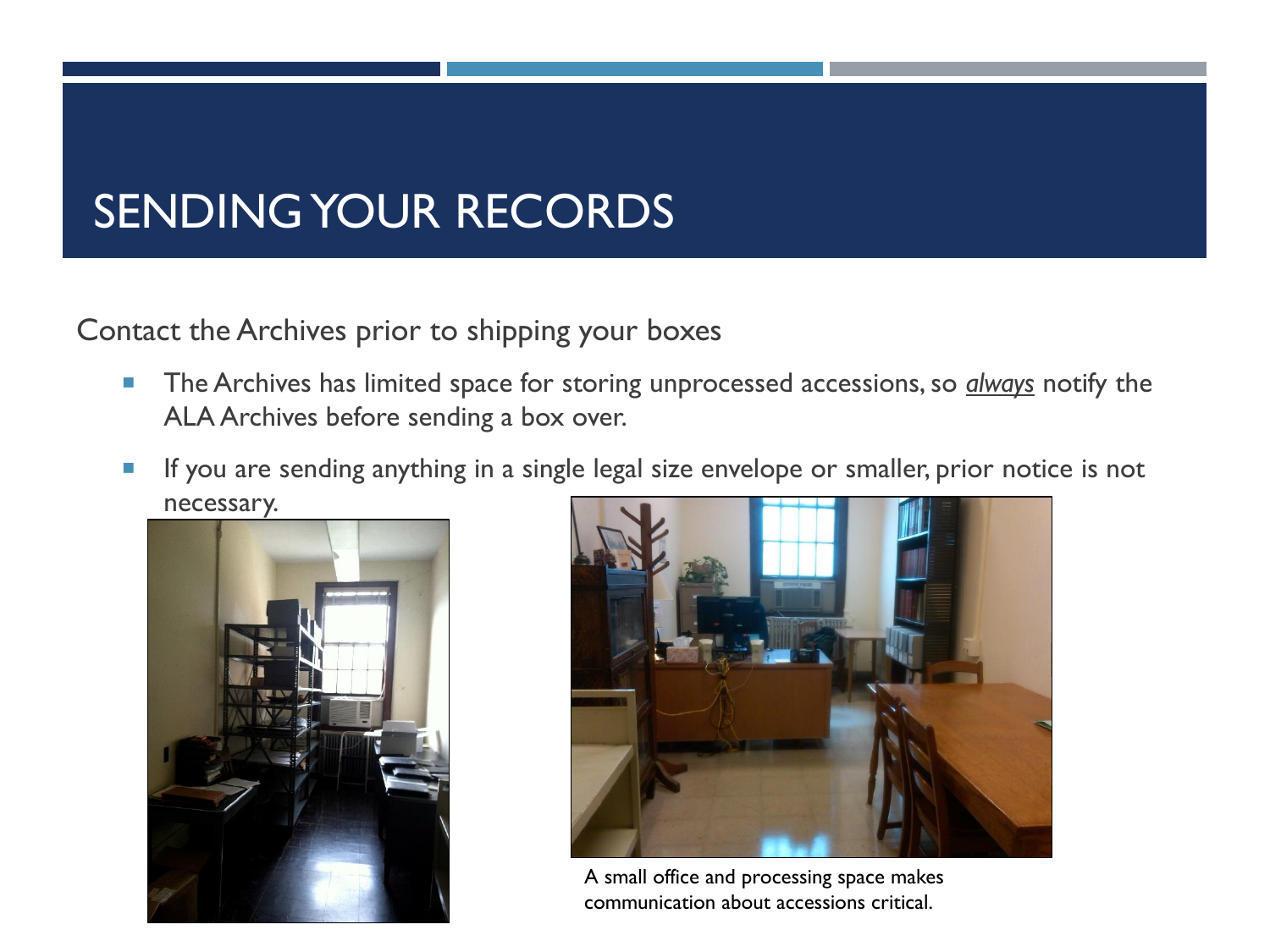## ELECTRONIC RECORDS

No need to print those records! The ALA Archives happily accepts, preserves, and provides access to electronic records.

- $\blacksquare$  Electronic records can be transferred on CDs. DVDs, flash drives, email or via a Box or Dropbox account.
- **Have legacy media formats (floppy disks, zip** disks, data tapes, etc.)? We can get your records off of those!
- Contact the Archives about more options for transferring your electronic records.

Your records will be stored in a secure preservation server, and, if appropriate, also made available online to researchers. We accept materials in all file formats.

If your materials are appropriate for public access, consider using ALAIR: 277,650 files and growing!

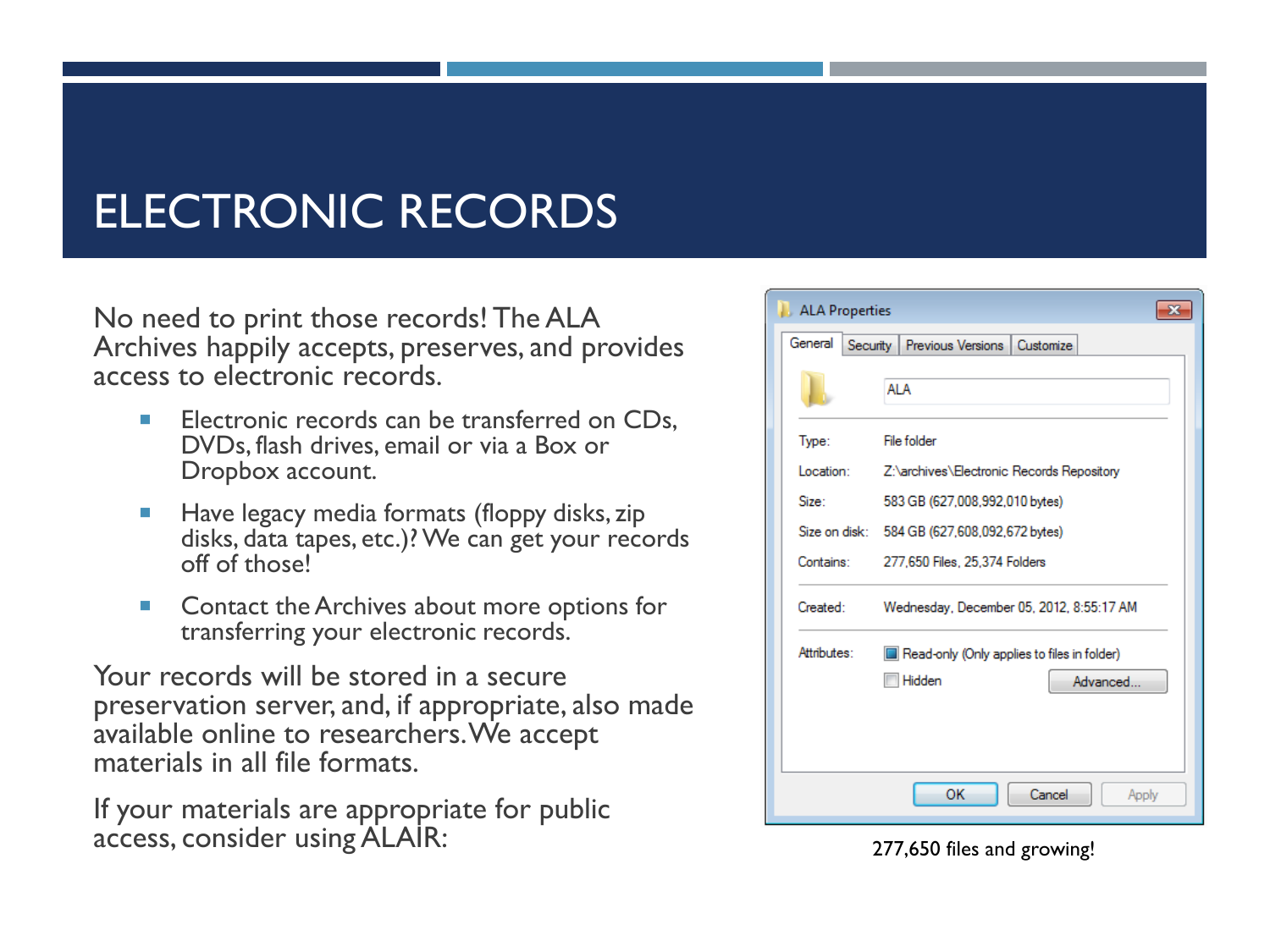## ALAIR

ALAIR is an open-access digital repository, running on the DSpace platform.

### **What to Deposit:**

E-Records that are appropriate for open access can be deposited into ALAIR, such as:

- Official records: constitutions, by-laws, minutes, transcripts, rosters, reports, agendas
- **Historical files documenting policies,** decisions, committee reports, speeches, events
- Publications: programs, articles, newsletters, press releases, journals
- Audio-visuals: images, photographs, videos, and sound recordings

# ALAIR American Library Association

### **What Not to Deposit:**

- Records that have sensitive information that should not be open access, records with copyright concerns, correspondence and case files with privacy concerns, and records with complex office or personal file structures.
	- *Ask yourself: Would you put this on your unit's website?*

Contact the Archives for more details on uploading your records into ALAIR.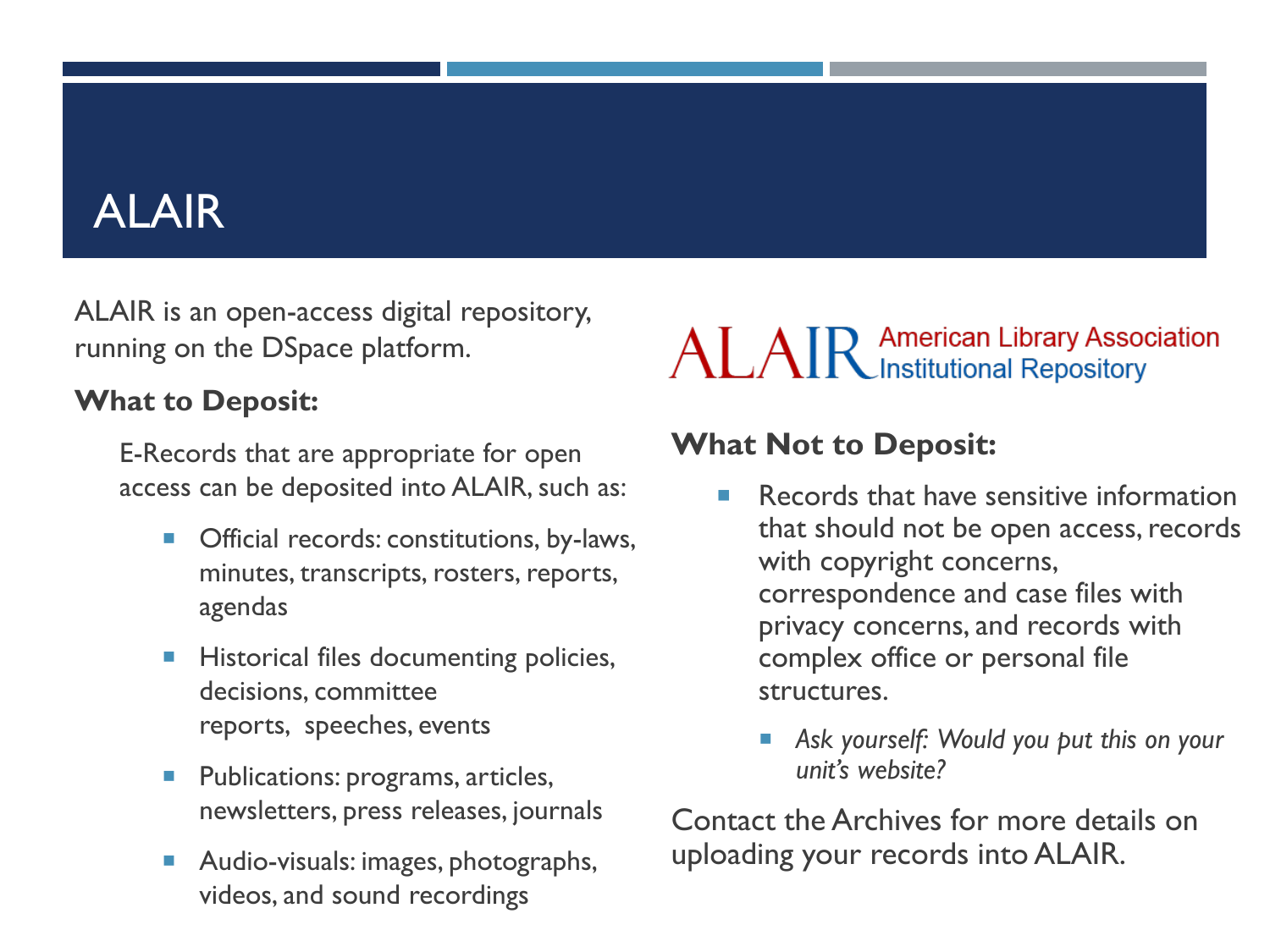### HOW DO YOUR RECORDS GET USED?

- Used to answer questions from ALA staff and members about our history, legal questions, or just finding photographs of people
- Heavily used by Library Science graduate students preparing theses and dissertations, both from the school on our own campus (UIUC GSLIS) and from students from other schools
- Used by historians and scholars writing about library history the recently published *When Books Went to War* used ALA records from WWII
- **Documenting your history matters!**